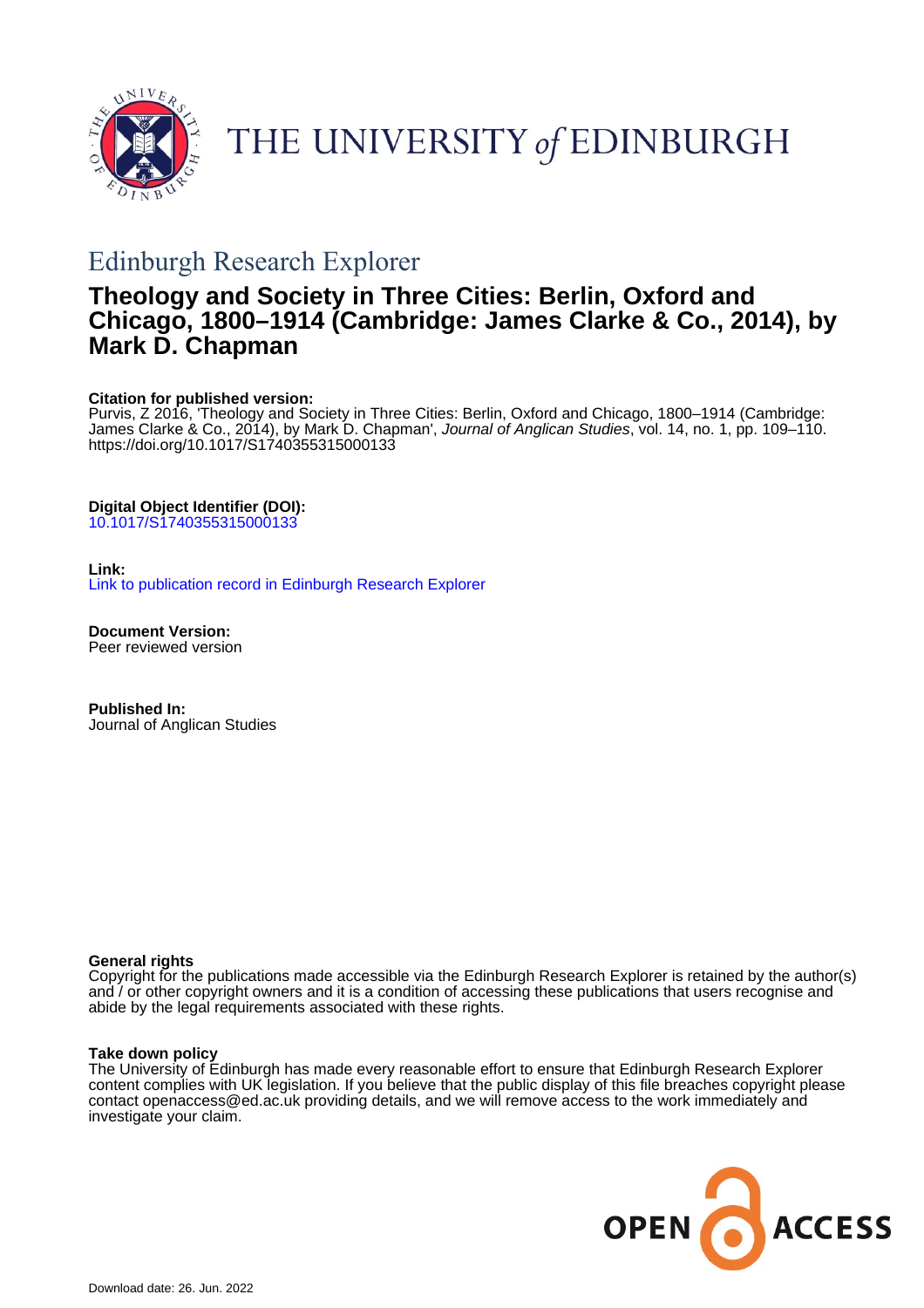#### Journal of Anglican Studies

Mark D. Chapman, *Theology and Society in Three Cities: Berlin, Oxford and Chicago, 1800– 1914* (Cambridge: James Clarke & Co., 2014), pp. 152 (paperback), ISBN 978-0-227-67989- 0.

This is an important, concise book, deserving of a wide readership. Originally appearing in the form of the Hensley Henson lectures at the University of Oxford, delivered in early 2013, its astute analysis of three national contexts and explorations of how 'external' political and cultural climates can and do feed Christian reflection in sometimes surprisingly different ways should help to reinvigorate research into the history of modern theology. Chapman's fundamental argument, presented in an engaging narrative, is that not only did new conceptions of human autonomy and historical consciousness shape the nature of nineteenthcentury theological enquiry, but also that each of these major developments in modern theology must be understood with careful attention to 'institutional and political constraints and the concomitant need for compromise – or quite frequently resistance to any compromise' (p. 10).

Early chapters of the book centre on the revolutionary and Napoleonic turmoil leading to the momentous founding of the University of Berlin in 1810. The vision of university theology so carefully described by Friedrich Schleiermacher, one of the University of Berlin's intellectual architects and first dean of its theological faculty, emerged in key respects out of Prussia's humiliating loss to French forces. Notably, Chapman also highlights 'alternative theologies that were on offer at much the same time as Schleiermacher developed his' (p. 37). To that end, he considers how an environment of political restoration, reaction, and piecemeal reform helped to give rise to the Prussian Union-Church (*Unionskirche*),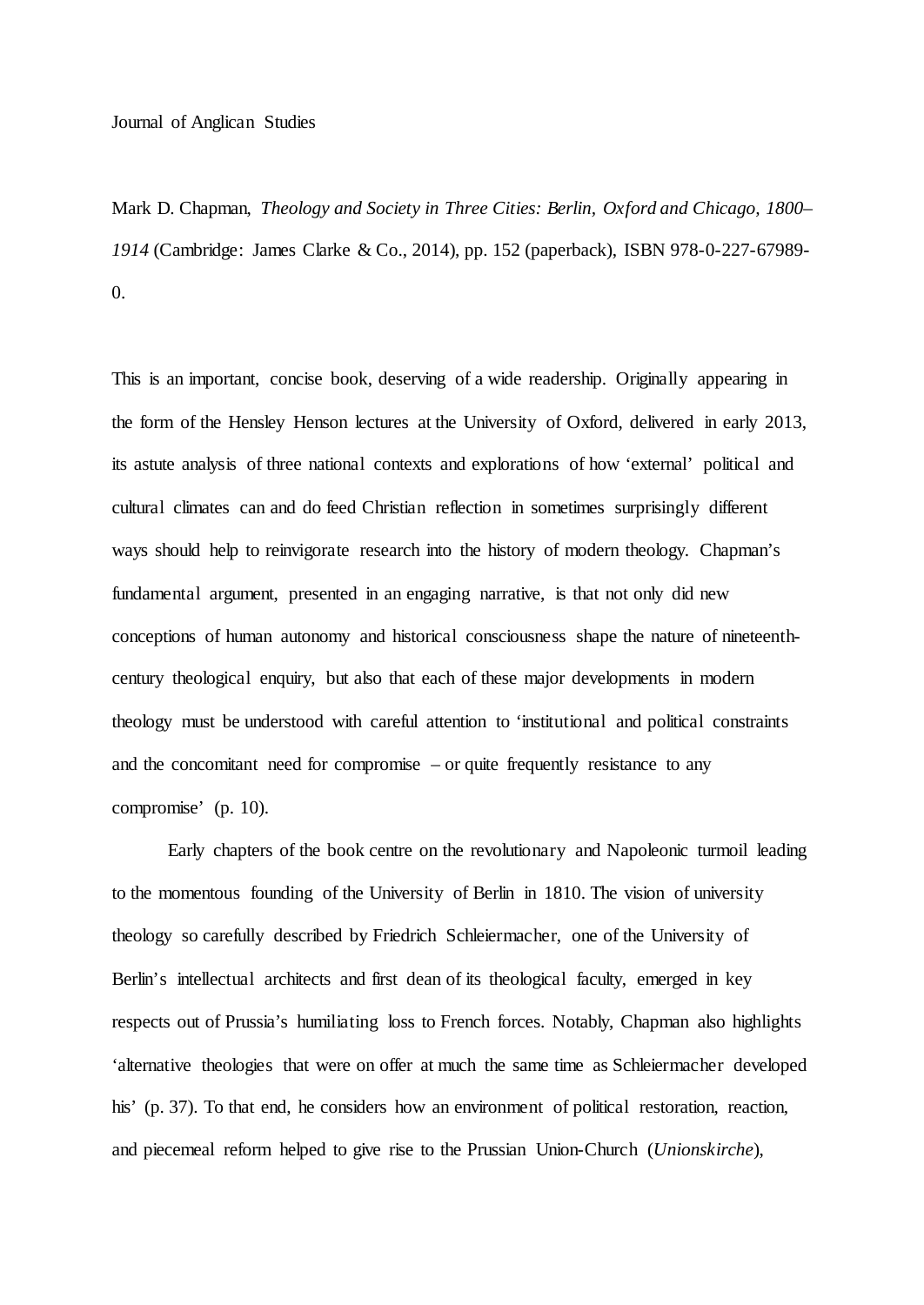which Friedrich Wilhelm III established by fiat in 1817, the neo-pietist 'Awakening movement' (*Erweckungsbewegung*) associated with F. A. G. Tholuck, and the neoconfessionalism of E. W. Hengstenberg.

The middle chapters on Oxford focus, first, on John Henry Newman and the Tractarians of the 1830s and 1840s, and second, on the development of a distinct 'Broad Church' cast of Oxford theology in the 1860s through the interesting and widely contested collection, *Essays and Reviews*, whose contributors included Mark Pattison and Benjamin Jowett, among others. Drawing on a variety of primary sources and with a comprehensive grasp and deftly deployed use of secondary literature, Chapman presents Newman's view of the moral responsibilities of the college tutor, the ethos of the Oxford Movement, and the relation of the University of Oxford to the Church of England, to broader changes afoot in British politics, and to the overall Anglican synthesis. By the time *Essays and Reviews* appeared in 1860, however, it seemed that the Anglican university as Newman, John Keble, and Edward Bouverie Pusey knew it had 'outlived its day' (p. 57). Though sometimes forgotten, *Essays and Reviews* caused much more of a stir in the Church of England than Darwin's *On the Origin of Species*, published the previous year. Chapman contends that the volume – together with its unique and influential theological approach – was a product of the Oxford system that 'spread far beyond Oxford into the "external" university' (p. 60), that is, across various parish connections and social networks established via the educational system throughout the Victorian era.

Chicago's blend of sociology and theology near the end of the nineteenth century represents the final case study. Where Berlin reflected Enlightenment ideas in which only the 'positive' faculties of law, medicine, and theology had a basis in practical knowledge, Oxford emphasised a complete moral instruction and the twin ideals of national church and national education (p. 77). For theological enquiry at the University of Chicago (founded in 1890 by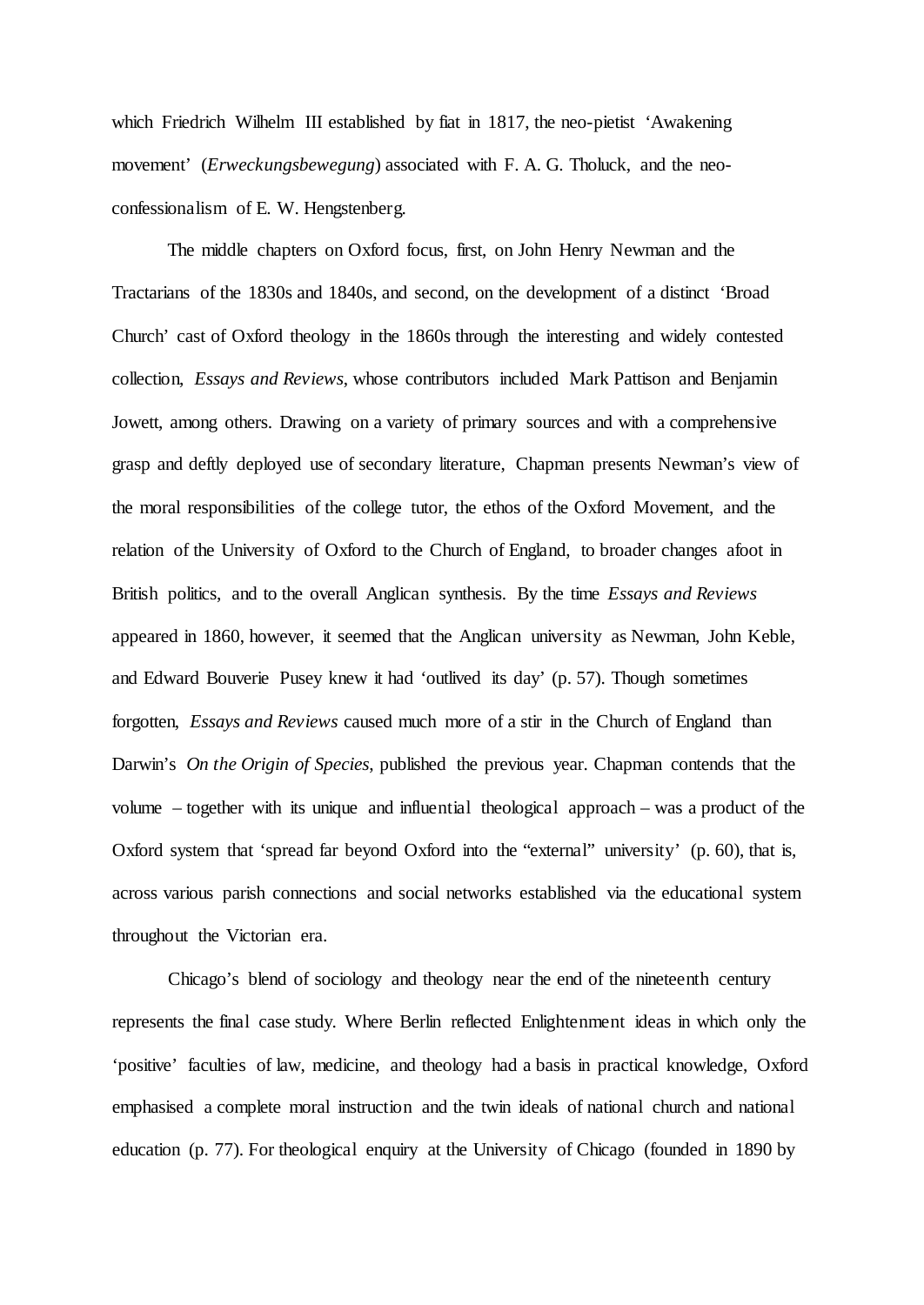the American Baptist Educational Society and John D. Rockefeller), we see, alongside novel challenges of modernisation and urbanisation on the frontier of the 'New World', the critical role played by the emerging field of sociology. 'Although it might be something of an overstatement', Chapman writes, 'it is nonetheless plausible to suggest that the university effectively became a functionally-orientated educator of those whose principal task was the amelioration of social misery' (p. 81). Indeed, the 'early Chicago sociologists saw themselves functioning as secular equivalents of the clergy, and sociology, rather than theology, became the new science of religion' (p. 88). And yet, in Chapman's view, the Berlin of Schleiermacher, the Oxford of Newman, and the Chicago of William Rainy Harper, Chicago's first president, each showed themselves to be thoroughly religious institutions, all while promoting different theological programmes built on various forms of compromise prompted in degrees by local, regional, and national concerns. The book's conclusion ranges a bit wider on the notion of 'sociological theology', pulling from the work of David Martin, Professor Emeritus of Sociology at the London School of Economics and priest in the Church of England.

Both newcomers and advanced scholars will find much of interest in each case study. In this way of approaching the history of theology, Chapman invokes some of the significant views on religion and social analysis from Ernst Troeltsch and Max Weber. Although the book highlights human autonomy and historical consciousness at the outset, these themes tend to recede from view as the account proceeds. The book suggests how the category of compromise, set in a insightful comparative account, might illumine current debates about the nature and purpose of theology alongside other disciplines such as the social sciences. In doing so, it is sure to kick off a number of important methodological discussions, not only concerning our understanding of the past, but also for the task of theology across diverse